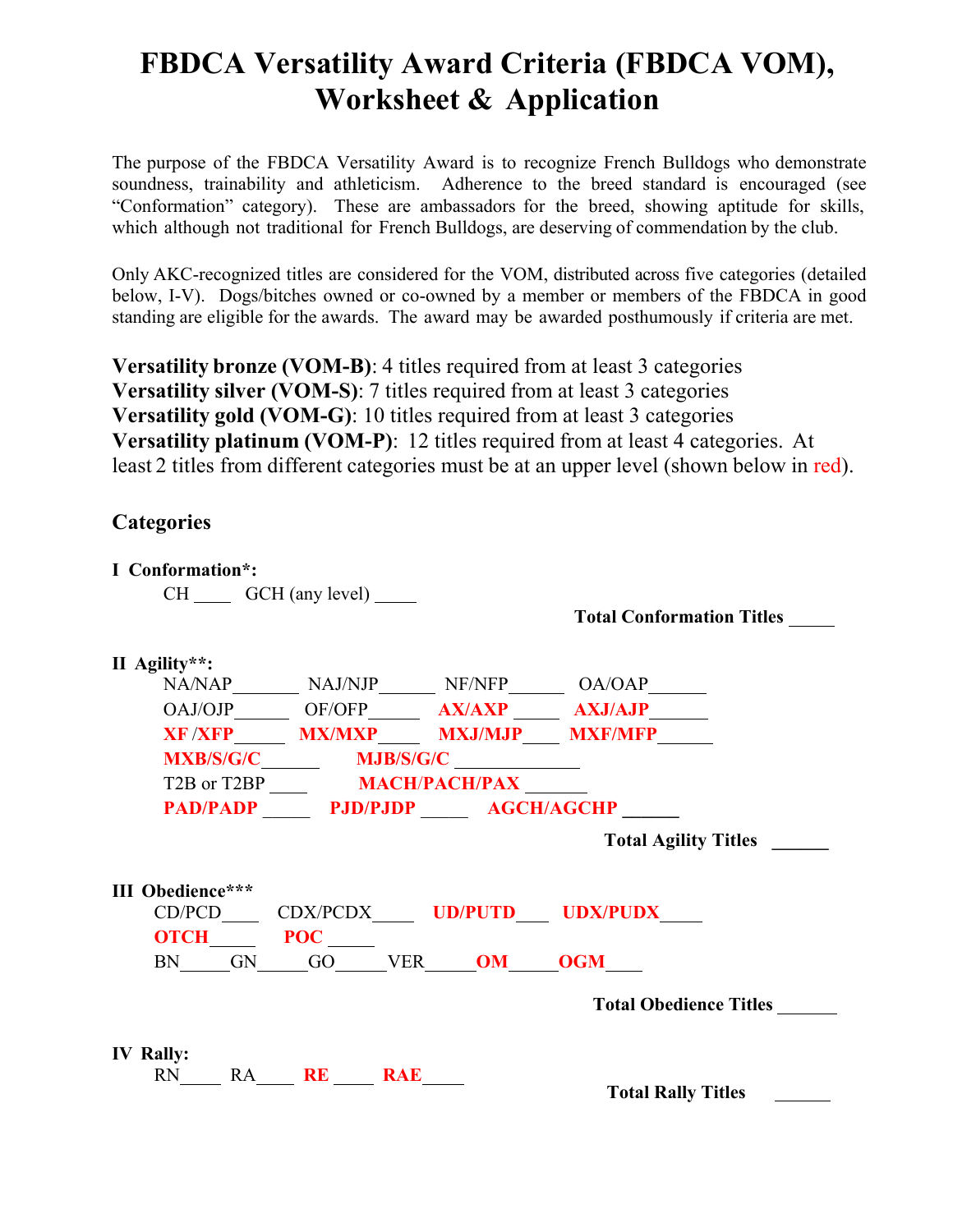## **V Miscellaneous:**

| Therapy Dog:<br>THDN THD THDA THDX THDD |
|-----------------------------------------|
| Tracking:                               |
| TD TDX TDU                              |
| Lure Coursing::                         |
| CA CAA <b>CAX</b>                       |
| Flyball:                                |
| FCH FM ONYX                             |
| Barn Hunt:                              |
| RATN RATO <b>RATS RATM RATCH</b>        |
|                                         |

 **Total Misc. Titles \_\_\_\_\_\_**

| <b>Total Titles Earned:</b>           | <b>Total Number of Categories:</b> |  |
|---------------------------------------|------------------------------------|--|
| <b>Total RED Level Titles Earned:</b> |                                    |  |

**Level of Award being applied for:** \_\_\_\_\_\_\_\_\_\_\_\_\_\_\_\_\_\_\_\_\_\_\_

\*Only the highest level of GCH earned can be counted.

\*\*For those titles that can be earned more than once (MXP, MJP, MXS/B/G/C, MJB/S/G/C, MXF/MFP, FTC/FTCP, MACH/PACH, PAX, UDX, OM, OGM, OTCH, POC and RAE), each repetition counts as a new title.

\*\*\*Either the regular or the preferred level title (i.e. CD/PCD) may be counted, but not both

## **Please continue to next page for applicant information**